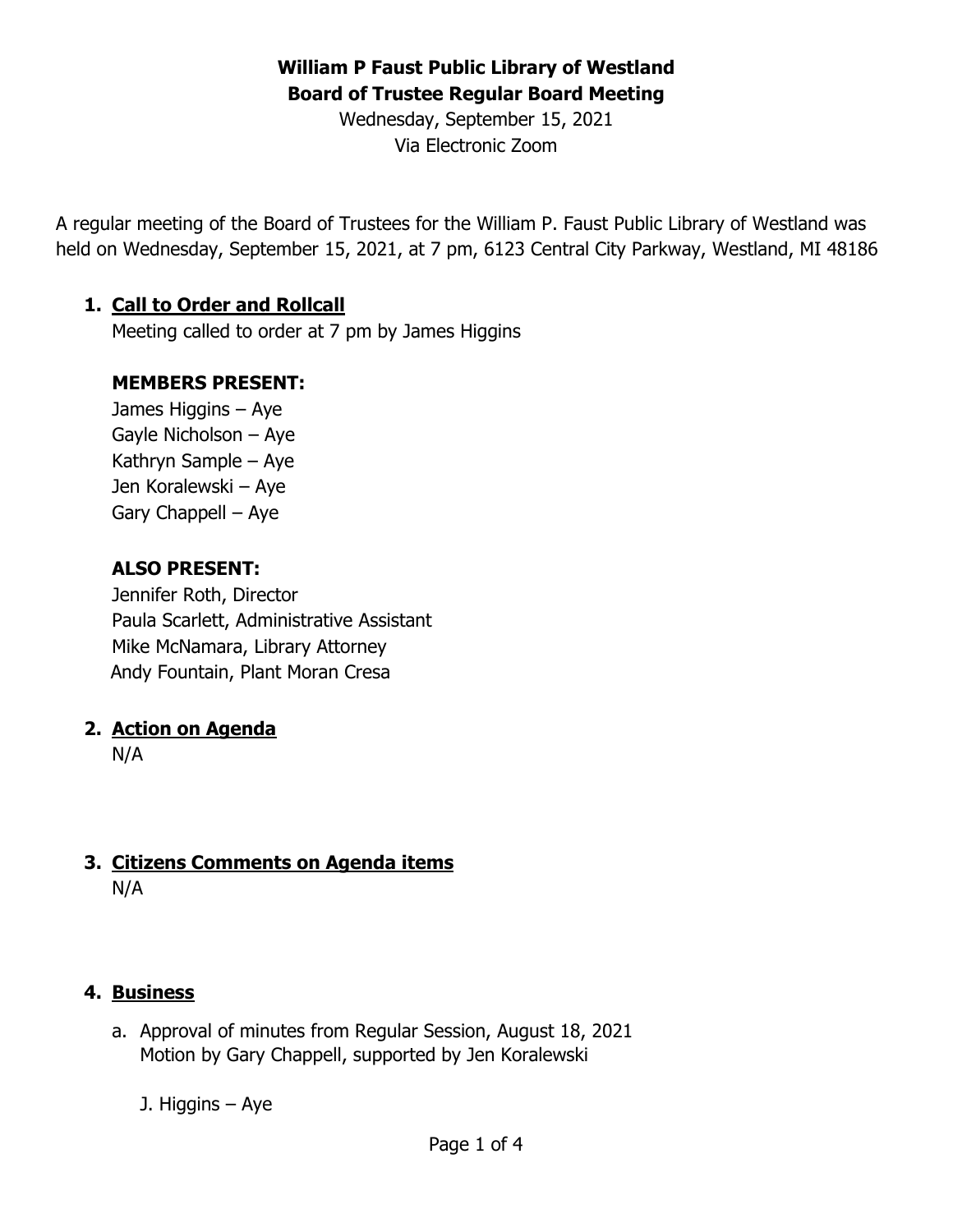- G. Nicholson Aye
- G. Chappell Aye
- K. Sample Aye
- J. Koralewski Aye

Motion Carried

- b. Approval of bills for August 2021. Motion by Kathryn Sample, supported by Gayle Nicholson
	- J. Higgins Aye
	- G. Nicholson Aye
	- G. Chappell Aye
	- K. Sample Aye
	- J. Koralewski Aye

Motion Carried

- c. Plante Moran Cresa (PMC) Presentation Andy Fountain updated the Board of Trustees with their findings of the Assessment. He also provided copies of the presentation to the Board.
- d. Updates for Library

1. Lockers – These went live on September 7, 2021 We are still waiting to hear back from the vendor regarding the touch screen. It does work presently.

2. Electric Sign – Up and running as of Saturday, September 11, 2021. Lots of position feedback from residents and Staff.

3. Picnic Tables & Trash Cans – The tables have been assembled and placed in front of the Library on the grass. The trash cans will need to be welded and bolted to the ground.

4. Hot Spots – We feel at this time, we have enough Hot Spots and will revisit if necessary. At the moment, we have a buffer of 23 to 25 Hot Spots available.

5. Generator – We must have a backup generator for power outages because we are a heating and cooling center for the City. We are also a polling place for the City, State, and National elections.

e. Friends of the Library – Lynne Hagmann

The Book Sale was a huge success this past weekend, September 9 through September 12. All books were \$.25 each many that attended gave donations above the sale price, just because they were so excited about the sale.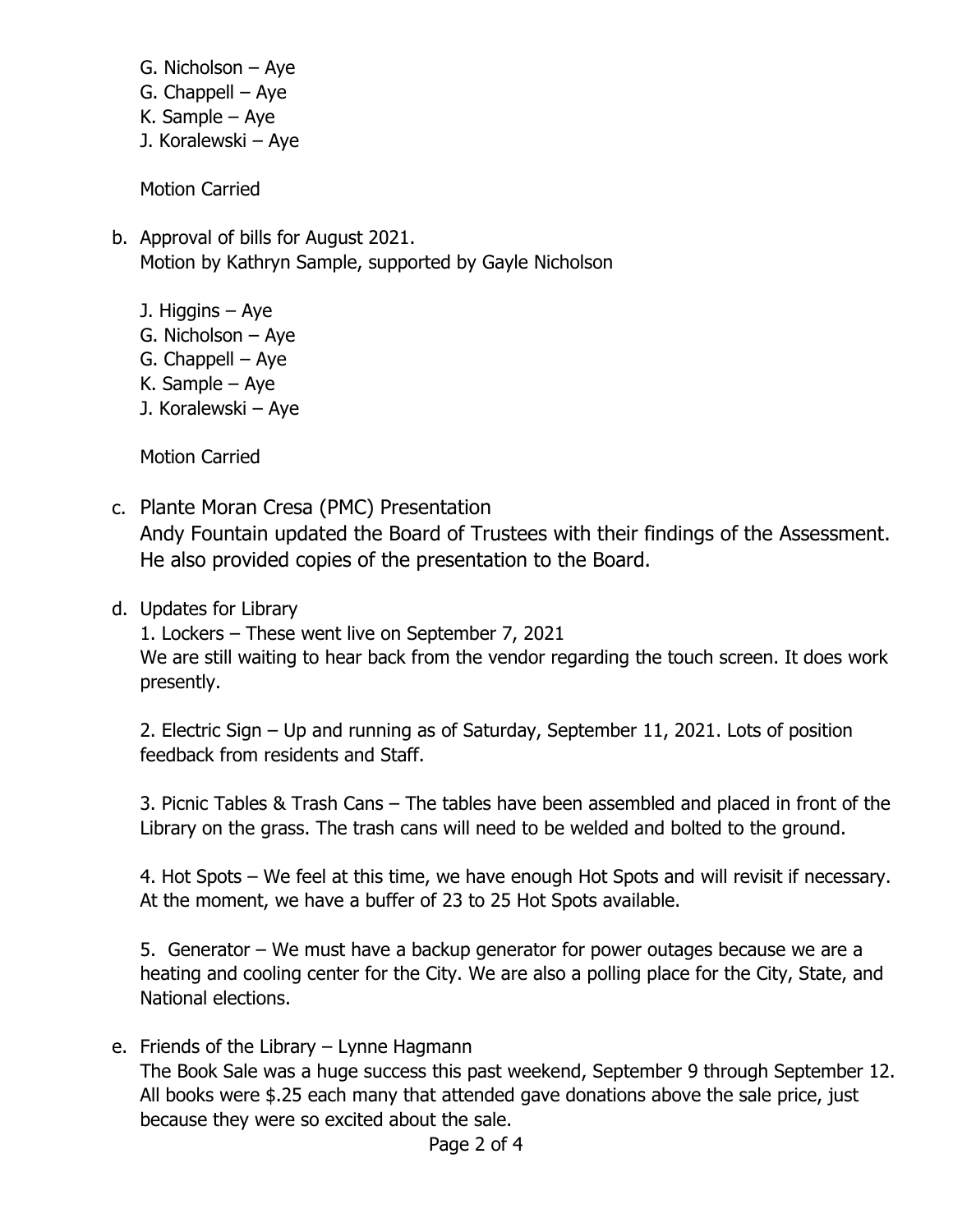September is Giving Back Month, and Community Financial Credit Union volunteered to help with the Book Sale. Many that have helped in the past requested to volunteer at the Library again.

The next Book Sale will be from November 21 through November 23. After this sale, the Friends will review their process of collecting donations.

Cari Fry requested monies for the Grant for the Food & Prizes. It was approved. The Friends would also like to help with the 25<sup>th</sup> Anniversary party.

## **5. New Business**

a. November Board Meeting Date (November 17) – Friends Book Sale November 18 – 21st, they will need to use the Meeting Rooms for set-up. We are asking to move the meeting up one week and have it on November 10. The Conference Room is too small to have the public join because of social distancing required. We will revisit this in October to see if it is necessary.

b. 25<sup>th</sup> Anniversary – Saturday, November 6, 2021

This year we will be celebrating the Library's 25<sup>th</sup> Anniversary. Plans are underway to have the event from 10 am to 2 pm. The committee is working on all of the details, and we have many ideas and are fine-tuning them. Storytimes will be from 10 am to 11 am. The program portion of the event will be from 11 am to 11:30; refreshments will be immediately following. Drummunity will perform at noon. We will have guided tours throughout the Library.

# **6. Directors Report**

Jennifer Roth touched on the PMC report. She discussed the progress of the 25<sup>th</sup> Anniversary party.

On Election Day, November 2, the Staff will be participating in an All-Staff day event. We are renting two buses to take the Staff to five area Libraries that have been renovated. We will be providing N-95 masks to all employees.

We have been thinking about how to be fiscally responsible with the General Fund monies. Should we get a bookmobile? Open a Jefferson Barnes with a satellite location, Marshall Jr. High, if the City goes forward with the new Recreational Center? As we dive into the PMC, we are hoping to have more of an insight.